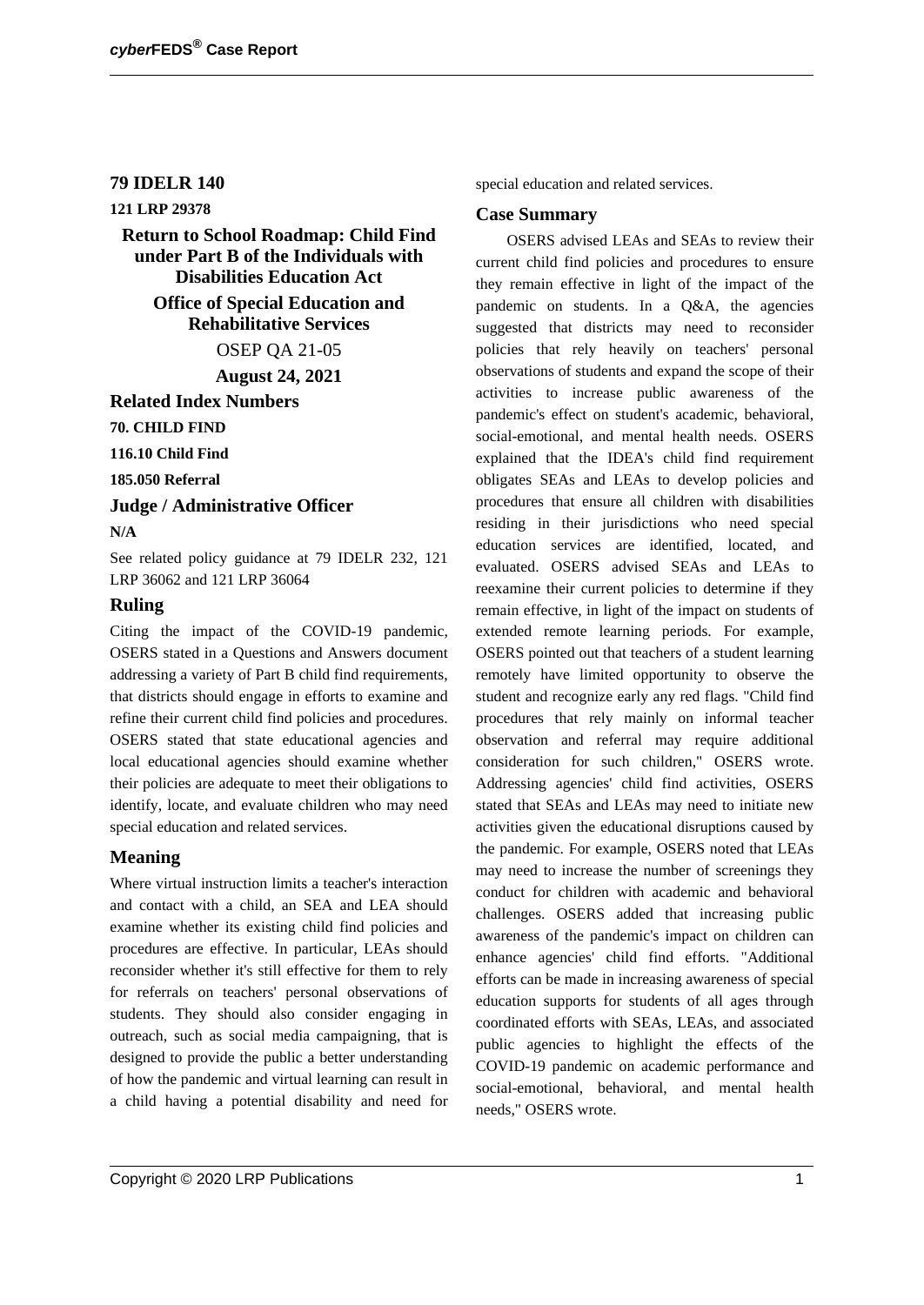### **Full Text**

## **Return to school roadmap: Child find under part B of the individuals with disabilities education act**

### **August 24, 2021**

The U.S. Department of Education's (Department) Office of Special Education and Rehabilitative Services (OSERS) has received multiple requests from a diverse group of stakeholders asking that the Department issue new guidance interpreting requirements of the Individuals with Disabilities Education Act (IDEA) in light of the many challenges of the COVID-19 pandemic and as more schools and programs are returning to in-person services. Topics include meeting timelines, ensuring implementation of initial evaluation and reevaluation procedures, determining eligibility for special education and related services, and providing the full array of special education and related services that children with disabilities need in order to receive a free appropriate public education (FAPE).**<sup>1</sup>** Similarly, stakeholders have inquired about the implications of delayed evaluations and early intervention services to infants and toddlers with disabilities and their families served under IDEA Part C.**<sup>2</sup>** The purpose of the Return to School Roadmap IDEA guidance documents,**<sup>3</sup>** which focus on school reopening efforts, is to support the full implementation of IDEA requirements. The documents also serve to clarify that, regardless of the COVID-19 pandemic, or the mode of instruction, children with disabilities are entitled to FAPE, and infants and toddlers with disabilities and their families to appropriate IDEA Part C services.

OSERS is issuing this guidance to State educational agencies (SEAs), local educational agencies (LEAs),**<sup>4</sup>** parents,**<sup>5</sup>** and other stakeholders to reaffirm the importance of appropriate implementation of the child find obligations under Part B of the IDEA. An effective child find system is an ongoing part of a State's responsibility to ensure that FAPE is made available to all eligible children

with disabilities. The child find requirements in IDEA require SEAs and LEAs to have policies and procedures in effect to ensure that all children with disabilities residing in their respective jurisdictions who need special education and related services are identified, located, and evaluated, regardless of the severity of the disability, and consistent with the State's child find and eligibility standards.

It is particularly important that we provide information about the IDEA Part B child find requirements at this time since, as a result of the COVID-19 pandemic, a number of children have not registered for school or have unenrolled from schools. Many others have received instruction only virtually. Given these challenges, as they prepare to return to full-time, in-person learning for the 2021-2022 school year, SEAs and LEAs may need to evaluate whether their current child find procedures are sufficiently robust to ensure the appropriate referral and evaluation of children who may have a disability under IDEA.

### **A. General child find requirement**

Question A-1: What is child find?

Answer: The child find requirements in IDEA Part B require States to have policies and procedures in effect to ensure that all children with disabilities residing in the State who need special education and related services are identified, located, and evaluated, regardless of the severity of the disability. This requirement includes identification of children who are suspected of having a disability, including for example, children suspected of having long COVID or suspected of having post-COVID conditions that meet the definition of a disability under IDEA.**<sup>6</sup>** (See, Question C-4 below for more information about long COVID/other post-COVID conditions.) This responsibility includes implementing child find activities for children who are experiencing homelessness or are wards of the State, highly mobile and migrant children, English learners, and parentally-placed private school children with disabilities, as well as those suspected of having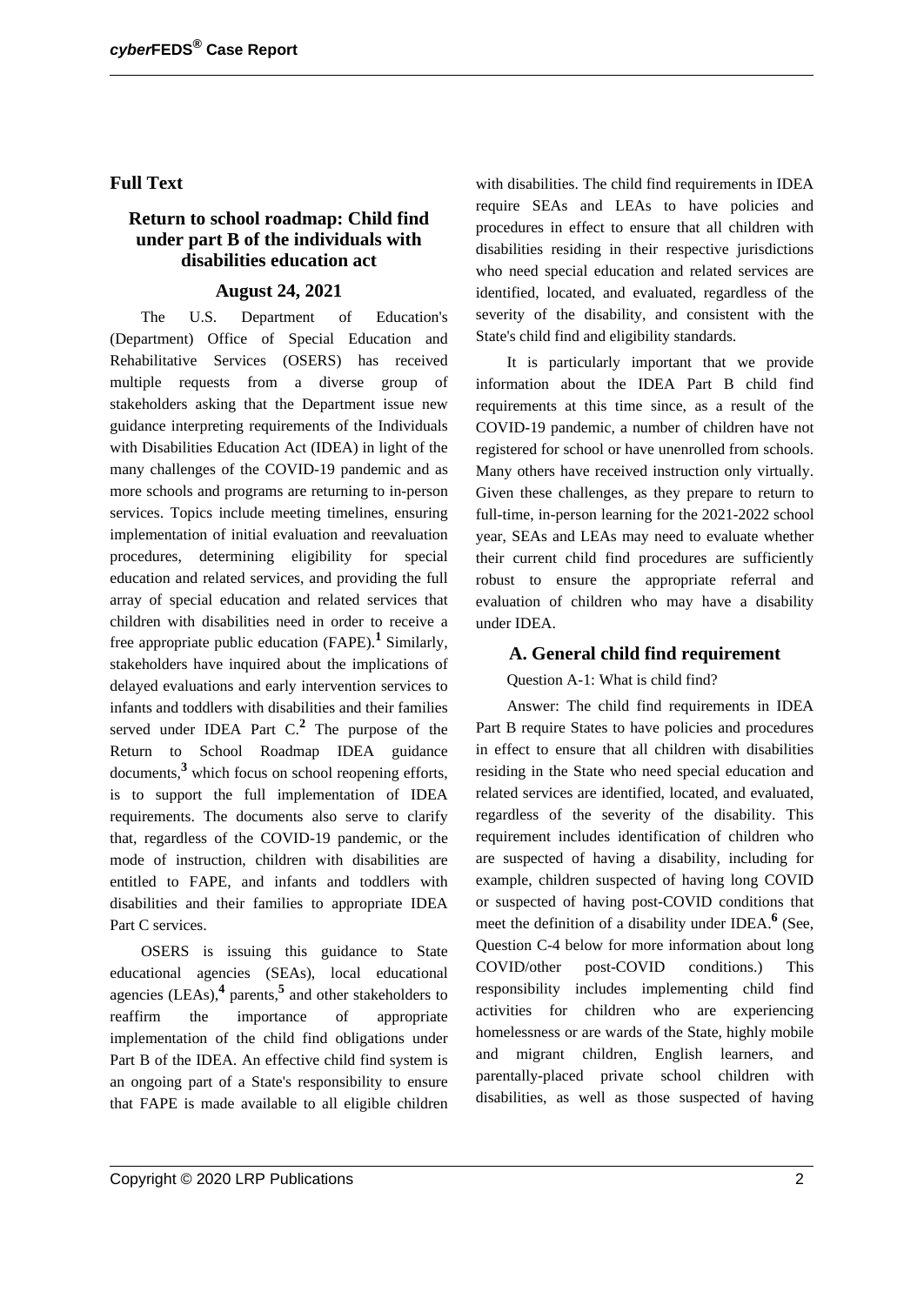developmental delays as defined in 34 C.F.R. § 300.8(b). It also includes children who have complex medical needs and who reside in nursing homes because of serious health problems and those who are in correctional facilities. 34 C.F.R. § 300.111(b)-(c). Child find activities typically involve a screening process to determine whether the child should be referred for a full and individual evaluation to determine eligibility for special education and related services. States must identify, locate, and evaluate all children with disabilities residing in the State and who may need special education and related services, regardless of where the child may live or attend school in the State or even if the child is advancing from grade to grade. 34 C.F.R. § 300.111(c)(1).

Question A-2: Who is responsible for conducting child find activities?

Answer: As stated in the response to Question A-1, the State, through the SEA and all LEAs that receive an IDEA Section 611 or IDEA Section 619 subgrant, is responsible for implementing the child find requirements. LEAs may include educational service agencies (ESAs) as defined in 34 C.F.R. § 300.12, public charter schools (including virtual charter schools) established as an LEA under State law, and any other entities that meet the definition of an LEA in 34 C.F.R. § 300.28. In most instances, the LEA where the parents of a child with a disability reside is responsible for ensuring that the child is identified, located, and evaluated. However, under 34 C.F.R. § 300.131(a), if a parent enrolls a child in a private school located in an LEA other than where the child resides, the LEA where the private school is located is responsible for child find activities.

Question A-3: Do the child find obligations apply to children enrolled in public charter schools?

Answer: Yes. The child find requirements apply to children enrolled in public charter schools, including virtual charter schools, that operate as LEAs themselves or are public schools of an LEA. 34 C.F.R. §§ 300.111(a)(1)(i), 300.201, and 300.209. If a child is enrolled in a charter school that is part of an LEA, the LEA would be responsible for implementing child find requirements for children attending the charter school, unless State law assigns responsibility to some other entity. 34 C.F.R. §  $300.209(b)(2)(i)$ . If the child is attending a charter school that operates as its own LEA, the charter school LEA would be responsible for implementing child find requirements, unless State law assigns responsibility to some other entity.**<sup>7</sup>** 34 C.F.R. § 300.209(c). If the child is enrolled in a charter school that is neither an LEA nor a school of an LEA, the SEA is responsible for ensuring the child find requirements are met.

Question A-4: Do the child find obligations apply to children enrolled by their parents in private schools or who are home schooled?

Answer: Yes. As a result of the educational disruptions due to the COVID-19 pandemic, a considerable number of students withdrew from public schools to attend private schools or were home schooled. As stated in the responses to Questions A-1 and A-2, SEAs and LEAs are responsible for carrying out child find obligations to all children residing within the jurisdiction. 34 C.F.R. §§ 300.111 and 300.201. This includes children whose parents have chosen to home school them or place them in private schools, rather than enrolling them in the public schools. Generally, the LEA where the child's parents reside is responsible for conducting child find activities, including initial evaluations and reevaluations, for children who are home schooled. As noted in the response to Question A-2, the LEA in which the private school is located is responsible for child find activities for parentally placed private school children, which could be different than where the child resides. 34 C.F.R. § 300.131.

There are several possible ways that an LEA within which private elementary or secondary schools are located can meet its child find responsibilities. For example, the LEA may assume the responsibility itself, contract with another LEA (including the LEA where the child's parent resides) or make other arrangements by contracting with a third party to conduct child find activities. Note also, that under 34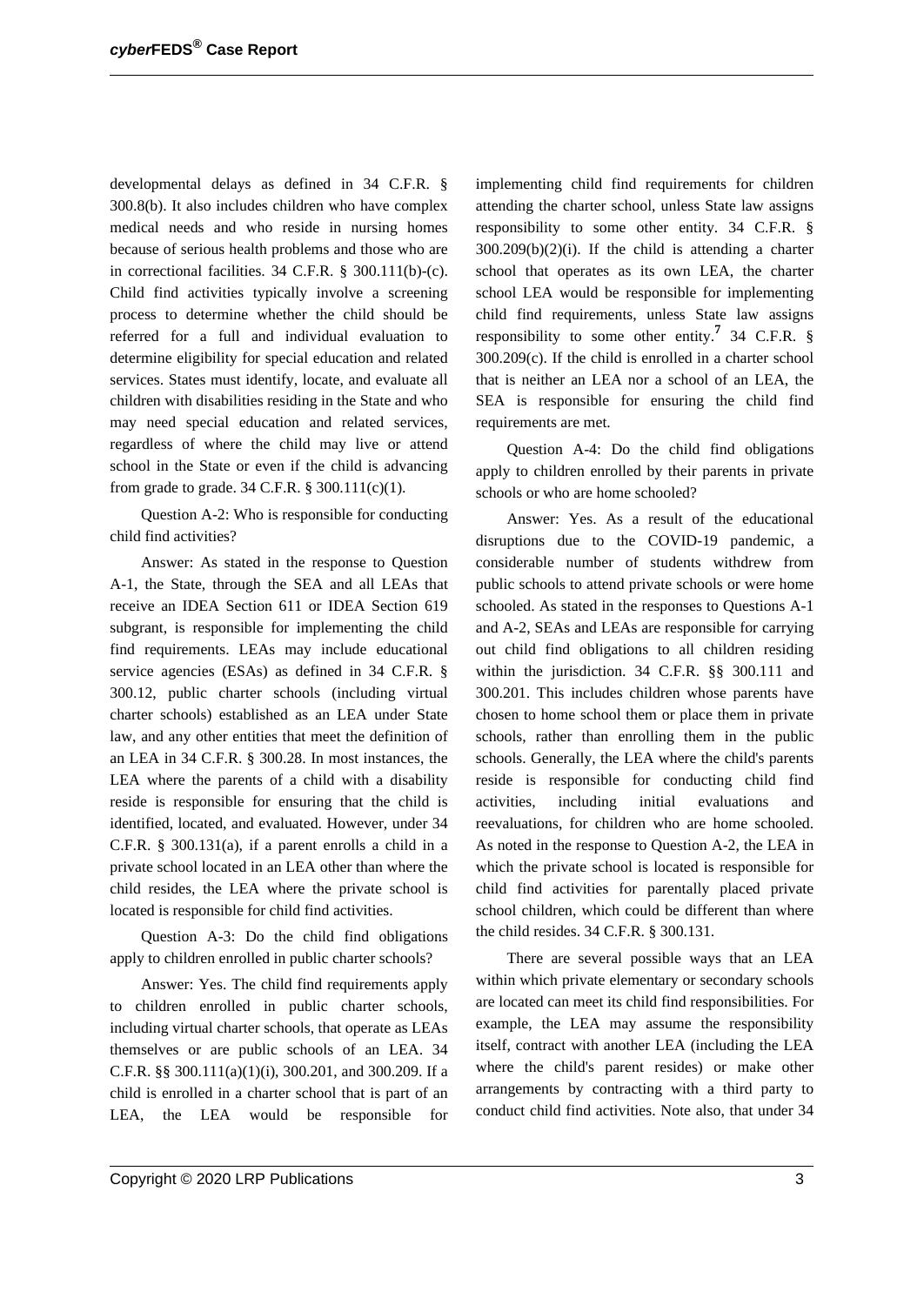C.F.R. § 300.134(a)(2), during consultation between the LEA and private school officials and parent representatives, the LEA must discuss how parents, teachers, and private school officials will be informed of the child find process. During consultation, the LEA can solicit ideas from participants about ways to engage and educate stakeholder groups about what is involved in locating, identifying, and evaluating children with suspected disabilities under IDEA who are enrolled by their parents in private schools. Examples of such practices include, but are not limited to, the following: holding professional development sessions for private school teachers on IDEA's evaluation and reevaluation requirements; posting flyers in private school facilities to inform stakeholders of the availability of child find; and facilitating round table discussions with community members.

Question A-5: What are some examples of child find activities?

Answer: Many SEAs and LEAs undertake organized initiatives throughout the year to identify preschool- and school-aged children with disabilities. These activities can include public awareness campaigns by the LEA or in partnership with a school's parent teacher association (PTA) that include information provided in languages spoken in the community and target a wide audience including parents and families, daycare and early childhood education providers, summer camps, medical providers, homeless shelters, religious institutions, and kindergarten roundup (i.e., events hosted by elementary schools to facilitate a child's transition from home to formal education). For older children, activities can include locally administered assessments that measure student academic growth, screening private school students and home school students, meeting with mental health practitioners, sharing information with nonprofit organizations that focus on families and children, and coordinating with State agencies that provide services to children and young adults. Also, the LEA's outreach efforts and interagency collaboration with housing programs,

such as those funded by the Housing and Urban Development, can help to identify children who are homeless and may be in need of special education.**<sup>8</sup>** With the increased use of social media, SEAs and LEAs should consider posting child find notices on their websites and social media pages.

Question A-6: In conducting child find activities under IDEA Part B, may an LEA use regular IDEA Part B funds and the additional IDEA Part B funds appropriated under Section 2014 of the American Rescue Plan Act (ARP Act), or funds received under the Elementary and Secondary School Emergency Relief Fund (ESSER Fund) and the Governor's Emergency Education Relief Fund (GEER Fund) authorized by the Coronavirus Aid, Relief, and Economic Security Act (CARES Act) and the Coronavirus Response and Relief Supplemental Appropriations Act (CRRSAA)?

Answer: Yes. IDEA Part B funds (both the regular IDEA Part B funds and the additional IDEA Part B funds appropriated under the ARP Act), and funds provided to States and LEAs through the ESSER Fund and the GEER Fund may be used for child find activities. However, under 34 C.F.R. § 300.131(d), if an LEA uses funds from its IDEA Part B allocations to carry out child find activities for parentally-placed children in private schools, these expenditures may not be considered in determining if the LEA has met the requirement under 34 C.F.R. § 300.133(a) to spend a proportionate amount of IDEA Part B funds on the provision of special education and related services for parentally-placed children with disabilities attending private schools located in the LEA.

An LEA may also want to consider using these funds to address any backlog of initial evaluations not completed within the timeline or that were delayed due to circumstances related to the COVID-19 pandemic. Funds could be used to hire additional special education and related services staff; contract with outside vendors and practitioners to perform assessments, consistent with State procurement rules; pay costs associated with training existing staff to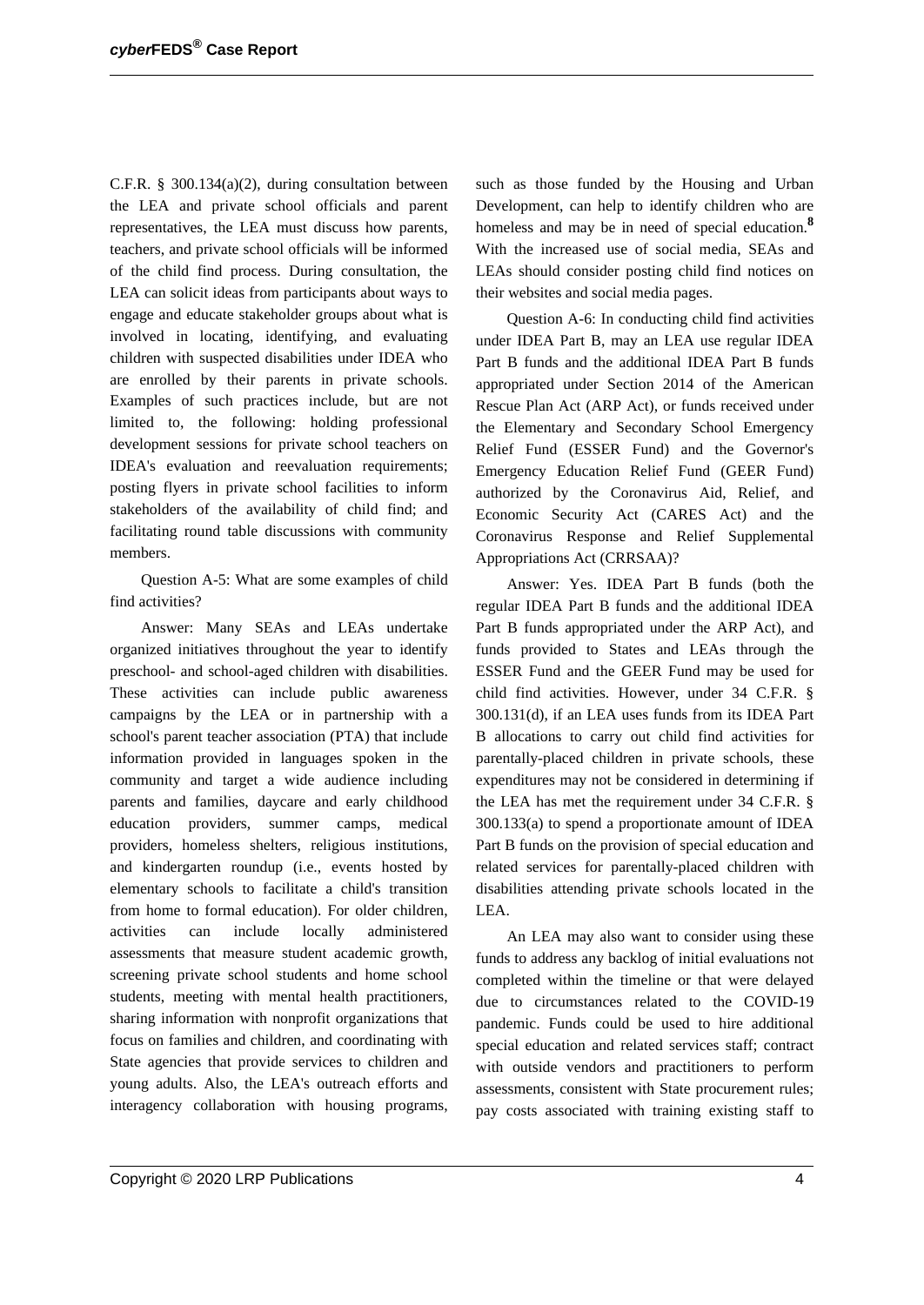acquire the necessary expertise and qualifications to conduct evaluations; and upgrade assessment and evaluation tools, such as those that perform auto-calculations of data to reduce burden and streamline report-writing.

### **B. Referral and initial evaluation**

Question B-1: Who can refer a child to determine whether the child is suspected of having a disability under IDEA?

Answer: IDEA's child find requirements permit referrals from any source who believes a child may be eligible for special education and related services. Any source includes, but is not limited to, a parent, teacher, health care provider, or other individual with knowledge about the child.

However, consistent with the child find requirements and with the parental consent requirements under IDEA and the implementing regulations, only the child's parent or the child's LEA may initiate the request for an initial evaluation LEA. 34 C.F.R. § 300.301(b).

Question B-2: Must the LEA agree to conduct an initial evaluation if the child's parent makes a formal request?

Answer: No. If the LEA does not suspect the child has a disability, it may deny the parent's request for an initial evaluation. In this circumstance, the LEA must provide written notice to the parent, consistent with 34 C.F.R. § 300.503(b), that explains, among other things, why the LEA refuses to conduct an initial evaluation and the information that was used as the basis to make that decision. The parent may challenge the LEA's refusal by requesting a due process hearing under 34 C.F.R. § 300.507 or filing a State complaint under 34 C.F.R. § 300.153. See Assistance to States for the Education of Children with Disabilities and Preschool Grants for Children with Disabilities, Final Rule, 71 Fed. Reg. 46540, 46636 (Aug. 14, 2006); OSEP Memorandum 11-07 (Jan. 21, 2011).

However, if the LEA believes the child may have a disability under IDEA, it must obtain the

parent's informed consent, consistent with 34 C.F.R. § 300.9, to conduct an initial evaluation. 34 C.F.R. § 300.300(a). The evaluation must be conducted within 60 days of receiving parental consent or within the State-established timeline for conducting the evaluation. 34 C.F.R.  $§$  300.301(c)(1). Although IDEA and its implementing regulations do not prescribe a specific timeframe from referral for evaluation to parental consent, it has been the Department's consistent and longstanding interpretation of the IDEA that evaluations be conducted within a reasonable period of time after the agency's receipt of a formal request for evaluation, if the LEA agrees that an initial evaluation is needed.**<sup>9</sup>**

Question B-3: Can an LEA require that all students participate in general education multi-tiered systems of support (MTSS) or other general education interventions prior to referring a child for special education?

Answer: No. MTSS is a comprehensive continuum of evidence-based, systemic practices to support a rapid response to students' needs with regular observation to facilitate data-based instructional decision-making. Many LEAs have implemented successful MTSS frameworks, thus ensuring that children who simply need short-term and targeted, or intensive interventions are provided those interventions, IDEA, however, does not require, or encourage, an LEA to use an MTSS approach prior to a referral for evaluation or as part of determining whether a child is eligible for special education or related services.

A parent may request an initial evaluation at any time to determine if their child is a child with a disability, regardless of whether the child has participated in an MTSS framework. 34 C.F.R. § 300.301(b). The implementation of MTSS strategies cannot be used to delay or deny the provision of a full and individual initial evaluation, pursuant to 34 C.F.R. §§ 300.304 through 300.311, to a child suspected of having a disability under 34 C.F.R. § 300.8.**<sup>10</sup>** It would be inconsistent with the evaluation provisions at 34 C.F.R. §§ 300.301 through 300.111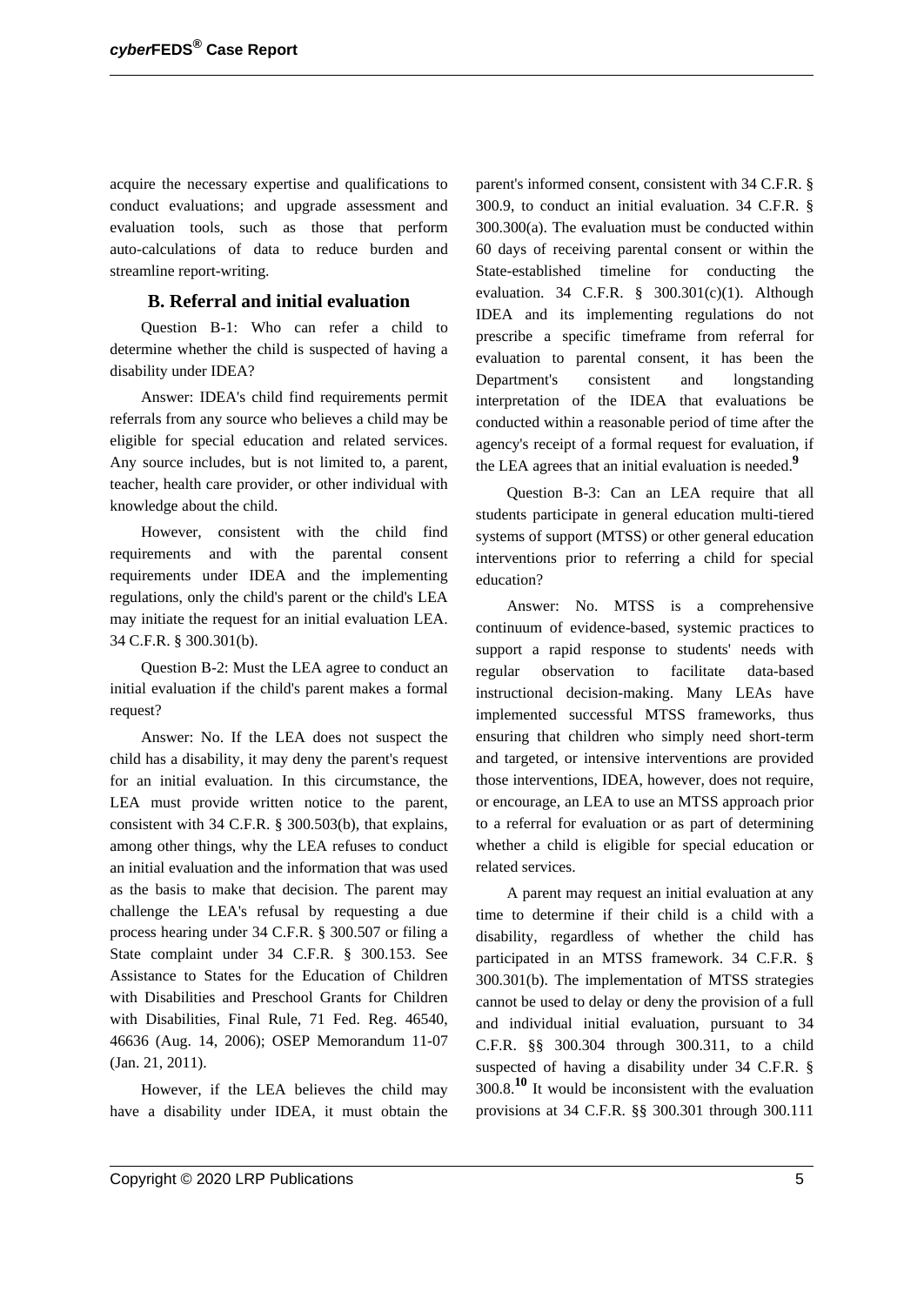for an LEA to reject a referral and delay provision of an initial evaluation on the basis that a child has not participated in an MTSS framework.

If the responsible LEA does not suspect that the child has a disability, and denies a parent's request for an initial evaluation, the responsible LEA must provide prior written notice to the parent explaining why the LEA refuses to conduct an initial evaluation and the information that was used as the basis for this decision as well as a copy of the notice of procedural safeguards. 34 C.F.R. §§ 300.503 and 300.504. As noted in the response to Question B-2, the parent may challenge the LEA's refusal by requesting a due process hearing or filing a State complaint. See Assistance to States for the Education of Children with Disabilities and Preschool Grants for Children with Disabilities, Final Rule, 71 Fed. Reg. 46540, 46636 (Aug. 14, 2006); and OSEP Memorandum 11-07 (Jan. 21, 2011).

## **C. Child find considerations related to the COVID-19 pandemic**

Question C-1: What are some of the unique challenges for conducting child find when children participate in online or virtual learning?

Answer: Generally, children who attend virtual schools or, as experienced during the pandemic, receive instruction virtually, do not have the same degree of face-to-face interactions and in-person contacts with a teacher or other school staff as children who attend brick-and-mortar schools on a full-time basis. As such, teachers of these students have limited opportunity for casual observation of a child's learning abilities and early recognition of issues that may impact their learning. Child find procedures that rely mainly on informal teacher observation and referral may require additional consideration for such children. Where virtual instruction limits or prevents the teacher's interaction and contact with a child, the SEA and LEA should examine whether existing child find policies and procedures are effective in meeting the State's responsibilities of identifying, locating, and

evaluating children who may need special education and related services, such as activities described in Question A-5. In general, as child find is an SEA and LEA responsibility, LEAs serving children virtually should not rely solely on referrals by parents as the primary vehicle for meeting IDEA's child find requirements.

Question C-2: How might States and LEAs enhance their child find activities during the 2021-2022 school year to address the challenges resulting from educational disruptions due to the COVID-19 pandemic?

Answer: SEAs and LEAs should reexamine the efficacy of their existing child find practices and initiate new activities in light of the educational disruptions caused by the COVID-19 pandemic. For example, LEAs may have to conduct additional screenings of children whose academic and behavioral needs may require an evaluation to determine eligibility for special education and related services consistent with 34 C.F.R. §§ 300.304 through 300.311. Additional efforts can be made in increasing awareness of special education supports for students of all ages through coordinated efforts with SEAs, LEAs, and associated public agencies to highlight the effects of the COVID-19 pandemic on academic performance and social-emotional, behavioral, and mental health needs. Further, efforts can be made to increase awareness of and access to developmental screenings by placing information booths and providing information about the screening process in settings frequented by families (e.g., health departments, physician's offices, public parks, amusement parks, shopping malls, and children's stores), conducting social media campaigns on multiple online platforms, partnering with other stakeholders such as the PTA, or holding screening events in the community. See response to Question A-5 for additional examples of child find activities.

Question C-3: If a student has received limited instruction due to educational disruptions as a result of the COVID-19 pandemic and also made little academic progress, should the student be referred for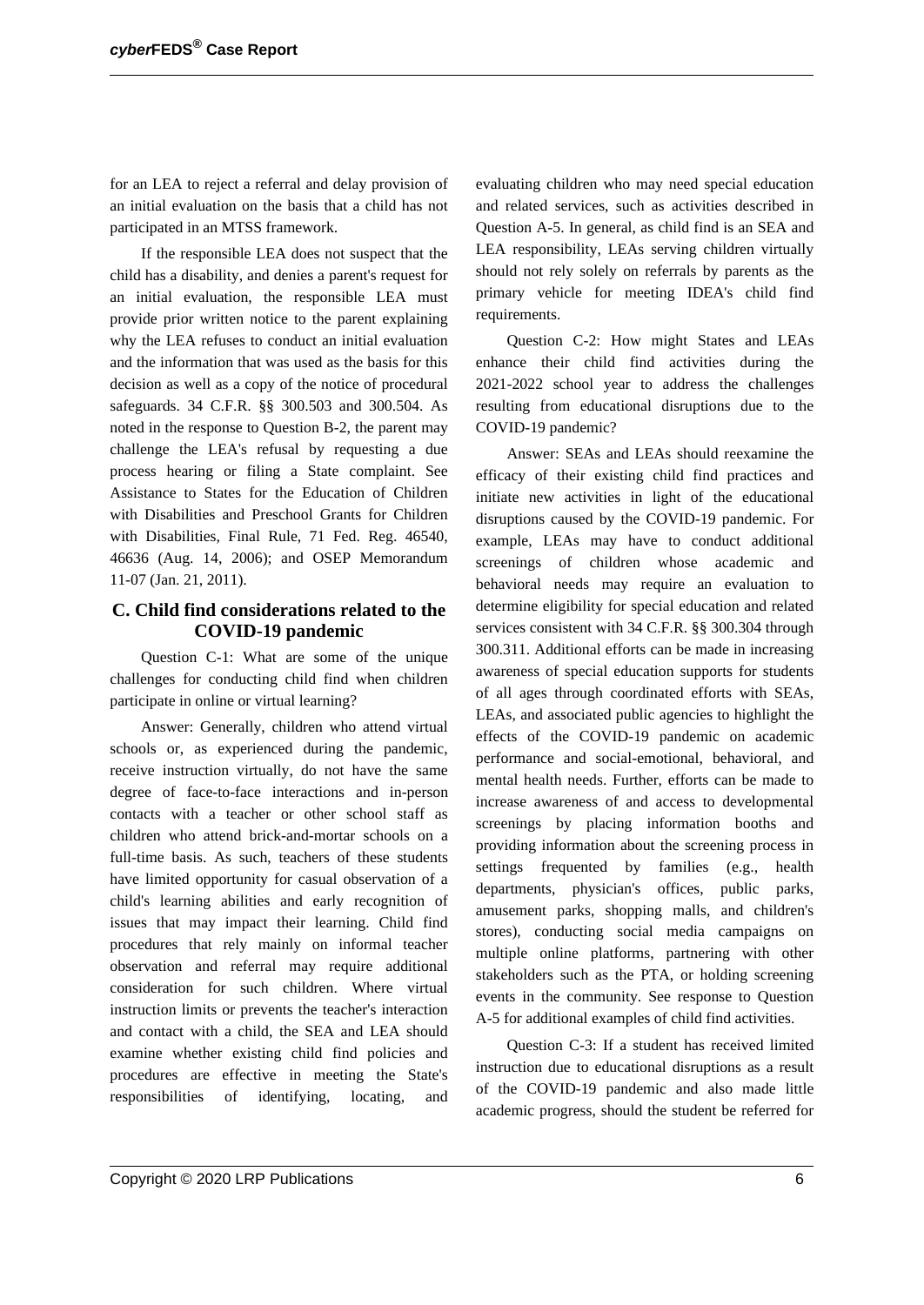an evaluation to determine eligibility for special education and related services?

Answer: Not necessarily. Levels of student performance primarily attributable to limited instruction do not mean the student requires special education and related services under IDEA. IDEA's child find and eligibility procedures are designed to identify, locate, and evaluate students with a suspected disability to determine whether, as a result of the disability, the student requires special education and related services. IDEA's regulations in 34 C.F.R. § 300.306(b) specifically state that a child must not be determined to be a child with a disability if the determinant factor is due to a lack of appropriate instruction in reading or math. LEAs must examine individual referrals for special education and should work with families to determine additional general education supports and interventions that can appropriately meet the child's needs that are attributable to limited instruction as a result of the COVID-19 pandemic and not because the child is suspected of having a disability under IDEA. LEA staff should document these supports when they provide prior written notice to parents under 34 C.F.R. § 300.503, explaining the reasons why the LEA will not conduct an evaluation to determine eligibility for special education and related services for their child.

Question C-4: When a parent shares that their child contracted COVID-19, has long COVID, or has other post-COVID conditions, and the symptoms of the child's condition (such as fatigue, mood changes, or difficulty concentrating) are adversely impacting the child's ability to participate and learn in the general curriculum, must the child be referred for special education and related services?

Answer: Yes. If a child experiencing symptoms from long COVID is suspected of having a disability (e.g., other health impairment) and needs special education and related services under IDEA, they must be referred for an initial evaluation to determine the impact of the long COVID symptoms and the child's academic and functional needs.**<sup>11</sup>**

<sup>1</sup>Free appropriate public education (FAPE) means special education and related services that (1) are provided at public expense, under public supervision, and without charge; (2) meet the standards of the SEA, including the requirements of IDEA; (3) include an appropriate preschool, elementary school, or secondary school education in the State involved; and (4) are provided in conformity with an individualized education program that meets the requirements of 34 C.F.R. §§ 300.320 through 300.324. 34 C.F.R. § 300.17.

**<sup>2</sup>**Additional guidance, including requirements of Part C of IDEA, will be forthcoming.

**<sup>3</sup>**This Q&A document does not impose any additional requirements beyond those included in applicable law and regulations. It does not create or confer any rights for or on any person. The responses presented in this document generally constitute informal guidance representing the interpretation of the Department of the applicable statutory or regulatory requirements in the context of the specific facts presented here and are not legally binding and does not establish a policy or rule that would apply in all circumstances. The questions and answers in this document are not intended to be a replacement for careful study of IDEA and its implementing regulations. The IDEA, its implementing regulations, and other important documents related to IDEA and the regulations are found at: https://sites.ed.gov/idea/

<sup>4</sup>To make this document more user-friendly, OSERS has used the term "LEA" in place of "public agency." Public agency is defined in 34 C.F.R. § 300.33 to include the SEA, LEAs, educational services agencies (ESAs), nonprofit public charter schools that are not otherwise included as LEAs or ESAs and are not a school of an LEA or ESA, and any other political subdivisions of the State that are responsible for providing education to children with disabilities.

**<sup>5</sup>**The term "parent" is defined at 34 C.F.R. § 300.30.

<sup>6</sup>For more information see the Department's